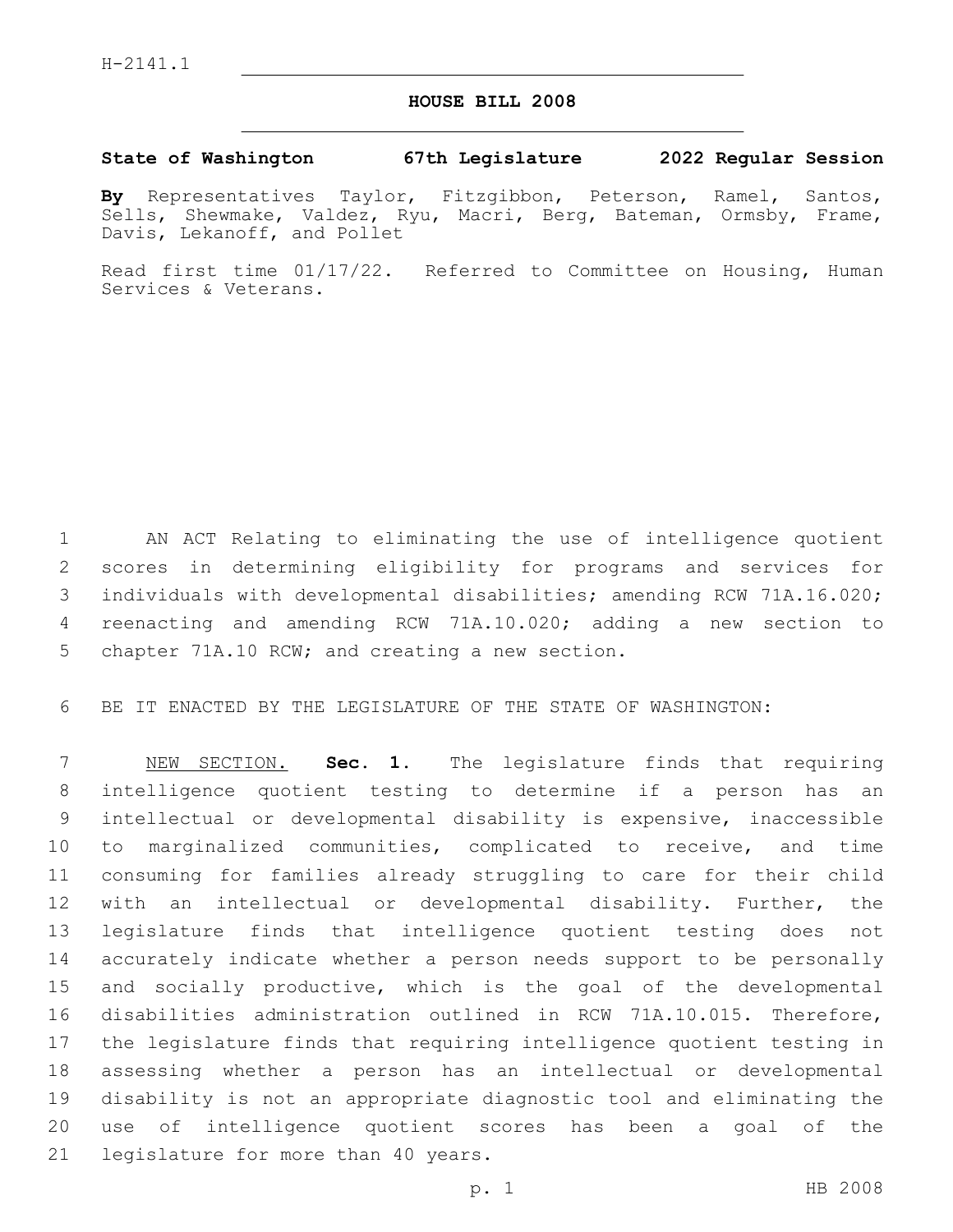NEW SECTION. **Sec. 2.** A new section is added to chapter 71A.10 2 RCW to read as follows:

 (1) By December 1, 2023, the department shall submit a report to the appropriate committees of the legislature with an assessment of the alternatives to using intelligence quotient scores in determining eligibility for programs and services for individuals with developmental disabilities and a plan to discontinue the use of 8 intelligence quotient scores.

 (2) Beginning July 1, 2025, the department may not use intelligence quotient scores in determining eligibility for developmental disability-related services for any programs or services for individuals with developmental disabilities.

 **Sec. 3.** RCW 71A.10.020 and 2014 c 139 s 2 are each reenacted and 14 amended to read as follows:

 As used in this title, the following terms have the meanings indicated unless the context clearly requires otherwise.

 (1) "Assessment" means an evaluation is provided by the 18 department to determine:

 (a) If the individual meets functional and financial criteria for 20 medicaid services; and

(b) The individual's support needs for service determination.

 (2) "Community residential support services," or "community support services," and "in-home services" means one or more of the 24 services listed in RCW 71A.12.040.

 (3) "Crisis stabilization services" means services provided to persons with developmental disabilities who are experiencing behaviors that jeopardize the safety and stability of their current living situation. Crisis stabilization services include:

 (a) Temporary intensive services and supports, typically not to exceed sixty days, to prevent psychiatric hospitalization, institutional placement, or other out-of-home placement; and

 (b) Services designed to stabilize the person and strengthen their current living situation so the person may continue to safely reside in the community during and beyond the crisis period.

 (4) "Department" means the department of social and health 36 services.

 (5) "Developmental disability" means a disability attributable to intellectual disability, cerebral palsy, epilepsy, autism, or another neurological or other condition of an individual found by the

p. 2 HB 2008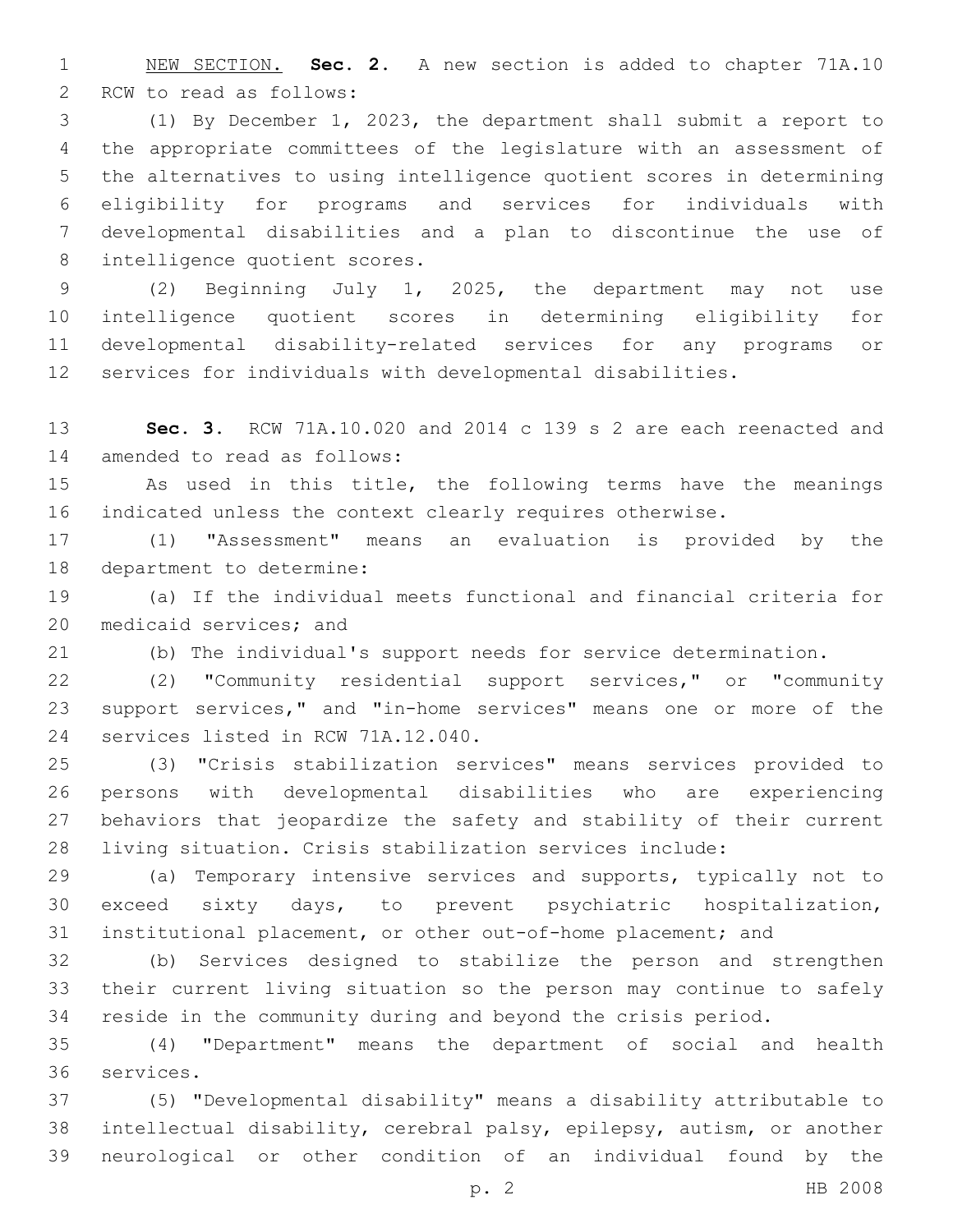secretary to be closely related to an intellectual disability or to require treatment similar to that required for individuals with intellectual disabilities, which disability originates before the individual attains age eighteen, which has continued or can be expected to continue indefinitely, and which constitutes a 6 substantial limitation to the individual. By ( $(d_{\text{anuary 1, 1989}})$ ) June 30, 2025, the department shall promulgate rules which define 8 neurological or other conditions in a way that  $((\frac{1}{18} \text{ not } \frac{1}{18})$ 9 does not include intelligence quotient scores as ((the sole)) a determinant of these conditions, and notify the legislature of this 11 action.

 (6) "Eligible person" means a person who has been found by the secretary under RCW 71A.16.040 to be eligible for services.

 (7) "Habilitative services" means those services provided by program personnel to assist persons in acquiring and maintaining life skills and to raise their levels of physical, mental, social, and vocational functioning. Habilitative services include education, 18 training for employment, and therapy.

 (8) "Legal representative" means a parent of a person who is under eighteen years of age, a person's legal guardian, a person's limited guardian when the subject matter is within the scope of the limited guardianship, a person's attorney-at-law, a person's attorney-in-fact, or any other person who is authorized by law to act 24 for another person.

 (9) "Notice" or "notification" of an action of the secretary 26 means notice in compliance with RCW 71A.10.060.

 (10) "Residential habilitation center" means a state-operated facility for persons with developmental disabilities governed by 29 chapter 71A.20 RCW.

 (11) "Respite services" means relief for families and other caregivers of people with disabilities, typically not to exceed ninety days, to include both in-home and out-of-home respite care on an hourly and daily basis, including twenty-four hour care for several consecutive days. Respite care workers provide supervision, companionship, and personal care services temporarily replacing those provided by the primary caregiver of the person with disabilities. Respite care may include other services needed by the client, including medical care which must be provided by a licensed health 39 care practitioner.

p. 3 HB 2008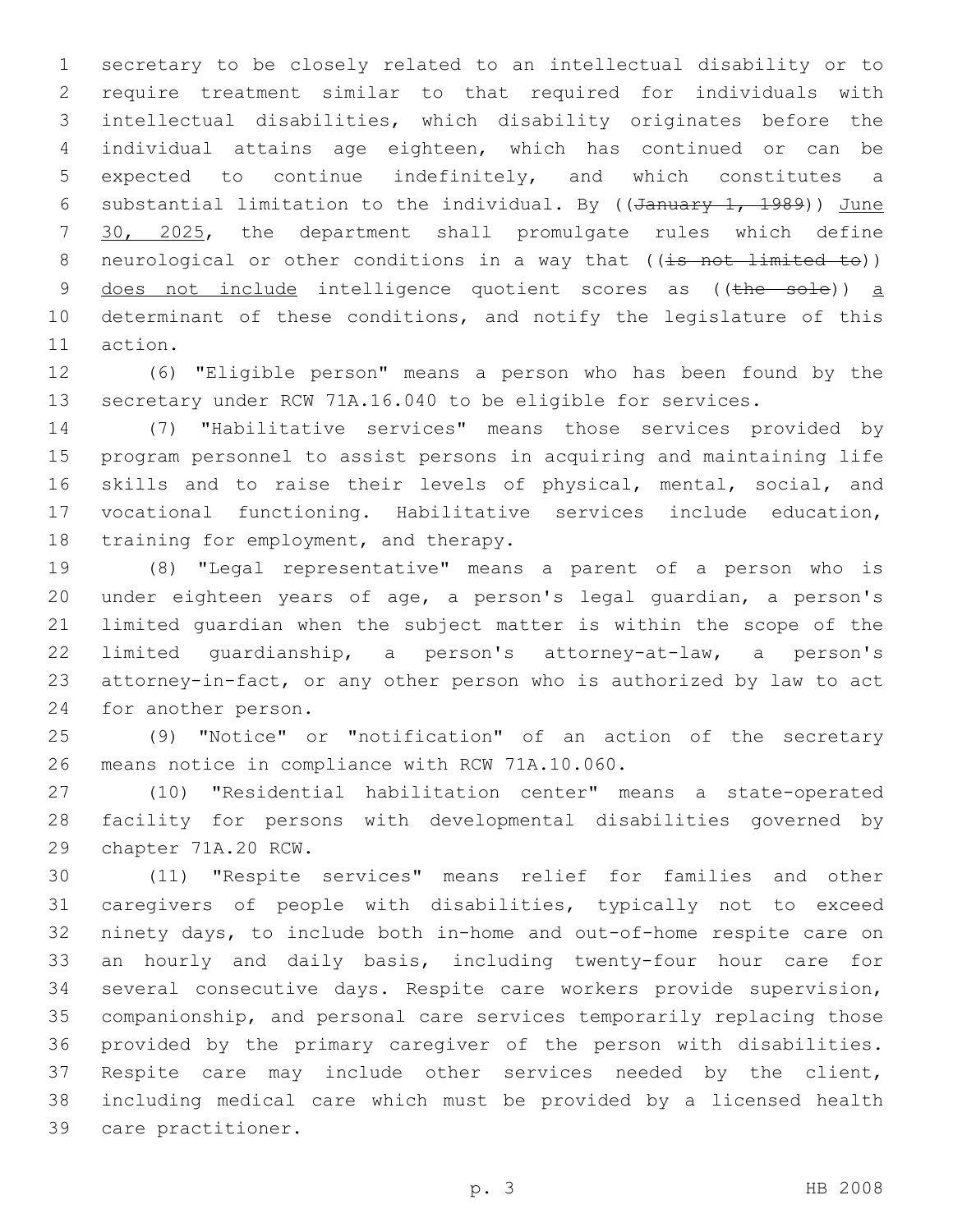(12) "Secretary" means the secretary of social and health 2 services or the secretary's designee.

 (13) "Service" or "services" means services provided by state or 4 local government to carry out this title.

 (14) "Service request list" means a list of eligible persons who have received an assessment for service determination and their assessment shows that they meet the eligibility requirements for the requested service but were denied access due to funding limits.

 (15) "State-operated living alternative" means programs for community residential services which may include assistance with activities of daily living, behavioral, habilitative, interpersonal, protective, medical, nursing, and mobility supports to individuals who have been assessed by the department as meeting state and federal requirements for eligibility in home and community-based waiver programs for individuals with developmental disabilities. State- operated living alternatives are operated and staffed with state 17 employees.

 (16) "Supported living" means community residential services and housing which may include assistance with activities of daily living, behavioral, habilitative, interpersonal, protective, medical, nursing, and mobility supports provided to individuals with disabilities who have been assessed by the department as meeting state and federal requirements for eligibility in home and community- based waiver programs for individuals with developmental disabilities. Supported living services are provided under contracts with private agencies or with individuals who are not state 27 employees.

 (17) "Vacancy" means an opening at a residential habilitation center, which when filled, would not require the center to exceed its 30 biennially budgeted capacity.

 **Sec. 4.** RCW 71A.16.020 and 1988 c 176 s 402 are each amended to 32 read as follows:

 (1) A person is eligible for services under this title if the secretary finds that the person has a developmental disability as 35 defined in RCW 71A.10.020(((2))).

 (2) The secretary may adopt rules further defining and implementing the criteria in the definition of "developmental 38 disability" under RCW 71A.10.020( $(\frac{2}{2})$ ). Beginning July 1, 2025, the